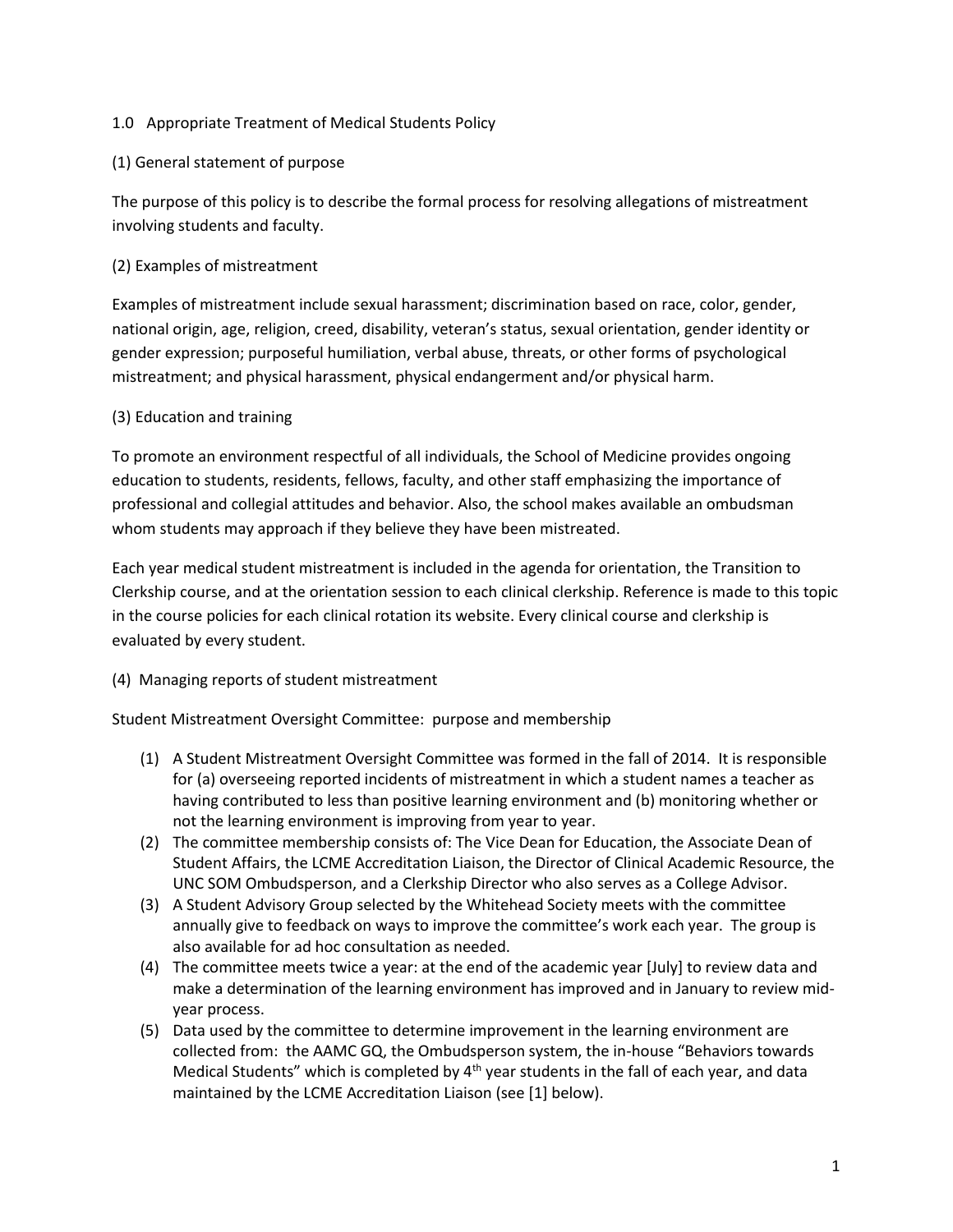(5) Handling of reported mistreatment via one45 clerkship evaluations forms:

End of clerkship evaluations submitted through the one45 system and which generate a 'low performance' flag are reviewed by the LCME Accreditation Liaison within 24 hours of receipt. If a student named a teacher [faculty, fellow, resident, or health professional staff], the information is noted in a database maintained by the Liaison. After the student's grade had been submitted, the Liaison sends an email to the course director notifying him/her that a student has submitted a name along with the exact student feedback. The course director is asked to report to the Liaison within 2 weeks how this situation will be addressed. The student's name remains anonymous. When the course director reports back that the student feedback has been sent to the offending individual, the Liaison sends an email to the student notifying him/her that action has been taken.

The University of North Carolina Health Care mistreatment policy can be found in their Code of Conduct at:<http://www.unchealthcare.org/site/humanresources/careers/why/code/view>

Each year, the Chancellor of the University sends a message to the entire community about the appropriate treatment of learners.

## (6) Scope of Policy

(a) If the University of North Carolina at Chapel Hill has an existing policy and/or procedure for resolving the type of mistreatment that has been alleged, that policy and/or procedure will be followed. Such policies include, but are not limited to, the Student Grievance Procedure (including student grievances against University employees alleging sexual harassment, racial harassment, and discrimination on the basis of sex or sexual orientation), which interrelates with the University's Sexual Harassment Policy and the University's Racial Harassment Policy. Most student complaints against other students are addressed through the University's Instrument of Student Judicial Governance.

(b) If the individual accused of mistreatment is an employee of an entity other than the University, the allegations will be addressed under the policies and procedures of the individual's employer as set out in more detail hereafter.

(1) If the accused is a physician in training, the allegation of mistreatment will be referred to the Office of Graduate Medical Education. The Program Director and clinical chair will be informed of the allegation. The Hospitals' Office of Employee and Management Services, in collaboration with the Office of Graduate Medical Education, will investigate the allegation according to their standard procedure for such investigations. The results of this investigation will be reported to the School of Medicine's Vice Dean for Medical Education and Associate Dean for Student Affairs.

(2) If the accused is a hospital employee other than a physician in training, the allegation of mistreatment will be referred to the University of North Carolina Health Care System Director of Human Resources.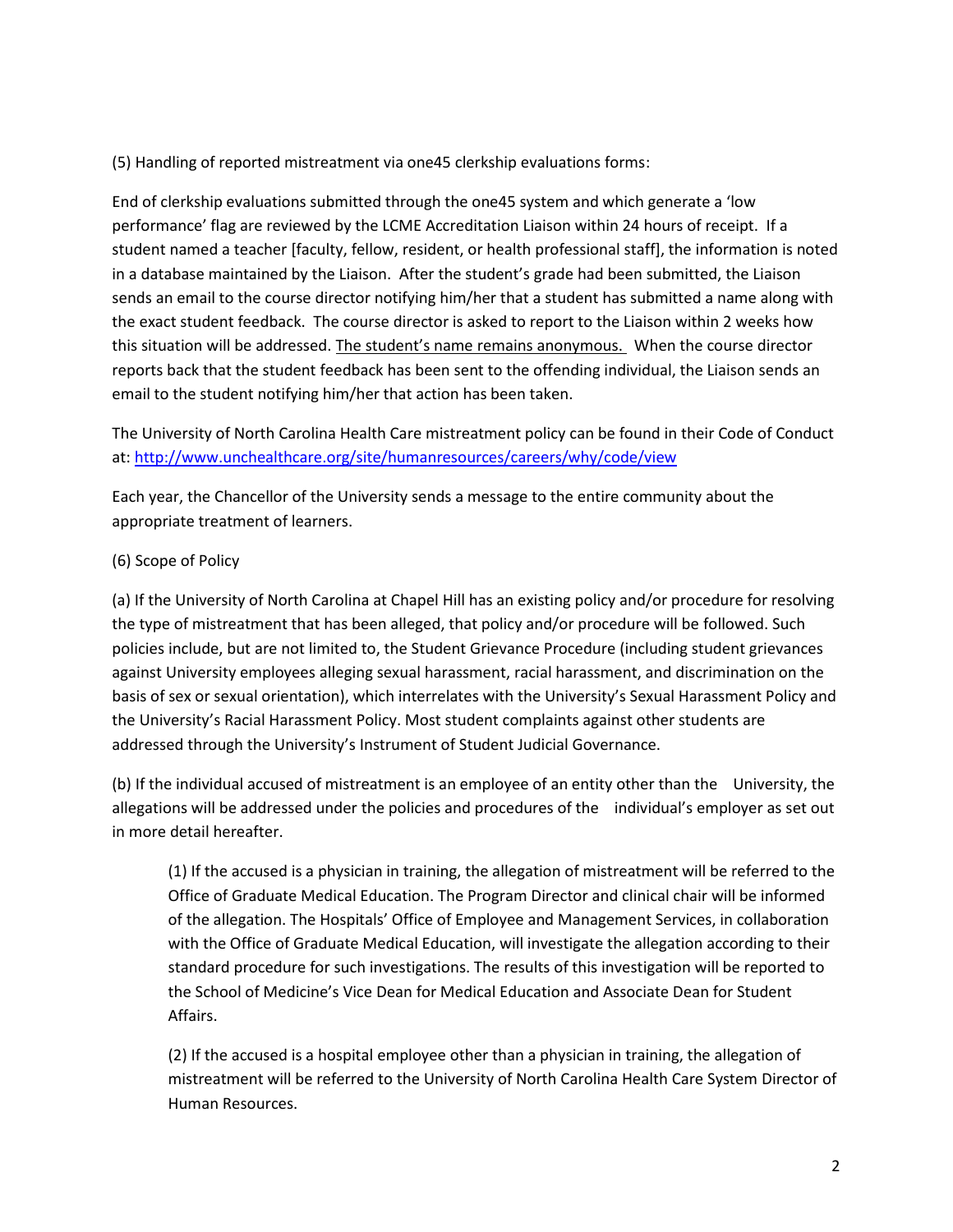(c) If the individual accused of mistreatment is a patient, the allegation of mistreatment will be referred to the School of Medicine's Associate Dean of Student Affairs who will contact Risk Management and other offices as appropriate.

(d) If the accused is a student, the allegation of mistreatment will be referred to the School of Medicine Student Attorney General and investigated according to the procedures described in the Instrument of Judicial Student Governance. If the Student Attorney General finds that the allegation of mistreatment does not constitute an offense under the Instrument of Student Judicial Governance or represent noncompliance with the Technical Standards, then the allegation may be addressed under the Appropriate Treatment policy.

(e) This Appropriate Treatment policy shall be used to address only those cases where a student alleges mistreatment by a University employee or student that is not addressed by the University policies and procedures described in (4)(a) and (4)(d) or by other policies and procedures that the University may adopt at a later time to address other types of mistreatment. The ombudsman will be familiar with such policies and procedures and will advise students of the appropriate routing for complaints that do not fall within the scope of the Appropriate Treatment policy.

## (7) Mistreatment Resolution

(a) When an allegation of mistreatment occurs, the parties directly involved may try to resolve the matter themselves, since many such incidents are amenable to resolution in this manner. In some situations, however, this informal approach might be hindered by various factors, including reluctance of the accuser to approach the accused, intransigence of the accused, or differing perceptions of the incident by the parties involved. In such cases, a more formal alternative process is available for resolving the matter. This process is designed to be fair to both the accuser and the accused and to be perceived by the accuser as effective, impartial, and unlikely to result in retaliation. (See item 5d below.)

(b) Students will most likely address a mistreatment issue initially with a class advocate, WMS officer, faculty advisor, career goal advisor, faculty instructor, mentor or the Associate Dean for Student Affairs. People in these positions should be aware of and able to advise students about the formal process for addressing medical student mistreatment grievances and should direct the student to contact the ombudsman (see Section 5c).

(c) Ombudsman: The position of ombudsman has been established to help resolve such matters. One of the roles of the ombudsman is to mediate between the conflicting parties and strive for reconciliation. Either the accuser or the accused may contact the ombudsman to seek assistance in resolving the matter. The ombudsman will encourage the parties to work out the problem between themselves, but also will be available as a facilitator of this process. The ombudsman is appointed by the Vice Dean for Medical Education. S/he may consult with the Associate Dean for Student Affairs regarding School of Medicine policies and procedures. The ombudsman is ultimately accountable to the Dean of the School of Medicine.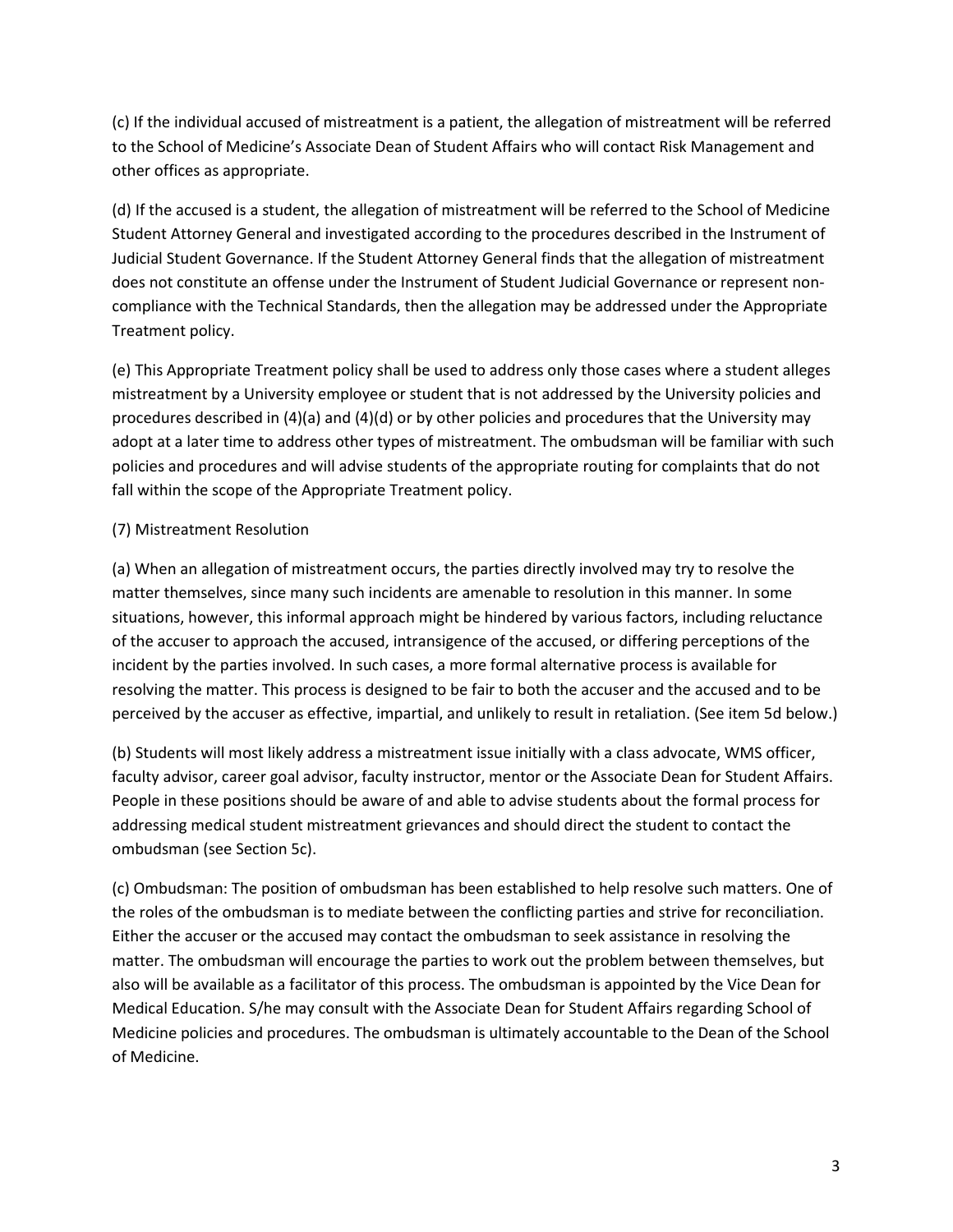The ombudsman must be knowledgeable concerning the various UNC and School of Medicine policies for handling complaints.

One of the ombudsman's roles is to discern whether a given complaint should be handled by the ombudsman or through other channels. For example, if a student claims to have received an unfair grade, the ombudsman will advise the student to use the procedures currently in place for appealing grades, as described in Article 9. Disputes over grades will be handled according to such policies, rather than by the ombudsman.

When faced with questions concerning the university's legal responsibilities, the ombudsman must seek advice from the UNC-Chapel Hill Office of General Counsel.

(d) For allegations of mistreatment by fellow students that do not constitute an offense under the Instrument of Student Judicial Governance or non-compliance with the Technical Standards, and allegations involving faculty, EPA non-faculty, or SPA employees, the student, in consultation with the ombudsman, may request that the Vice Dean for Medical Education form an ad hoc faculty committee to review the allegations. The committee will investigate and attempt to resolve the matter. If the accuser or the accused is unsatisfied with the results achieved through the ad hoc committee, then either may appeal the matter to the Dean of the School of Medicine and ultimately, if desired, to the Chancellor of the University of North Carolina (see section 6).

(e) Appearance before an ad hoc committee does not waive any civil or criminal rights of the parties.

(f) If the Vice Dean brings an ad hoc faculty committee into a case, the accused does not have the right to prevent the committee from meeting. Provided the accused has received appropriate and timely notice of the meeting, if the accused does not attend, the committee may still meet, hold a supplemental hearing, and issue recommendations to the Vice Dean.

(g) Actions against an accused who is found responsible for mistreatment may include, but are not limited to, a requirement to apologize to the accuser, review educational material, attend an educational session; a reduction in salary or bonus associated with a decrease in teaching activities; otherwise appropriate disciplinary actions; or dismissal.

(h) If the accused is found responsible for mistreatment, and was involved in evaluating the accuser's academic performance, then the accuser may wish to appeal his or her course grade through the process defined in Article 9, Student Appeals.

# (7) Appeals Process

(a) Appeals from ad hoc faculty committee decisions are directed to the Dean of the School of Medicine. These appeals must be in writing and state the reason for appeal.

(b) The decision of the Dean of the School of Medicine may be appealed to the Chancellor. These appeals must be in writing and state the reason for appeal.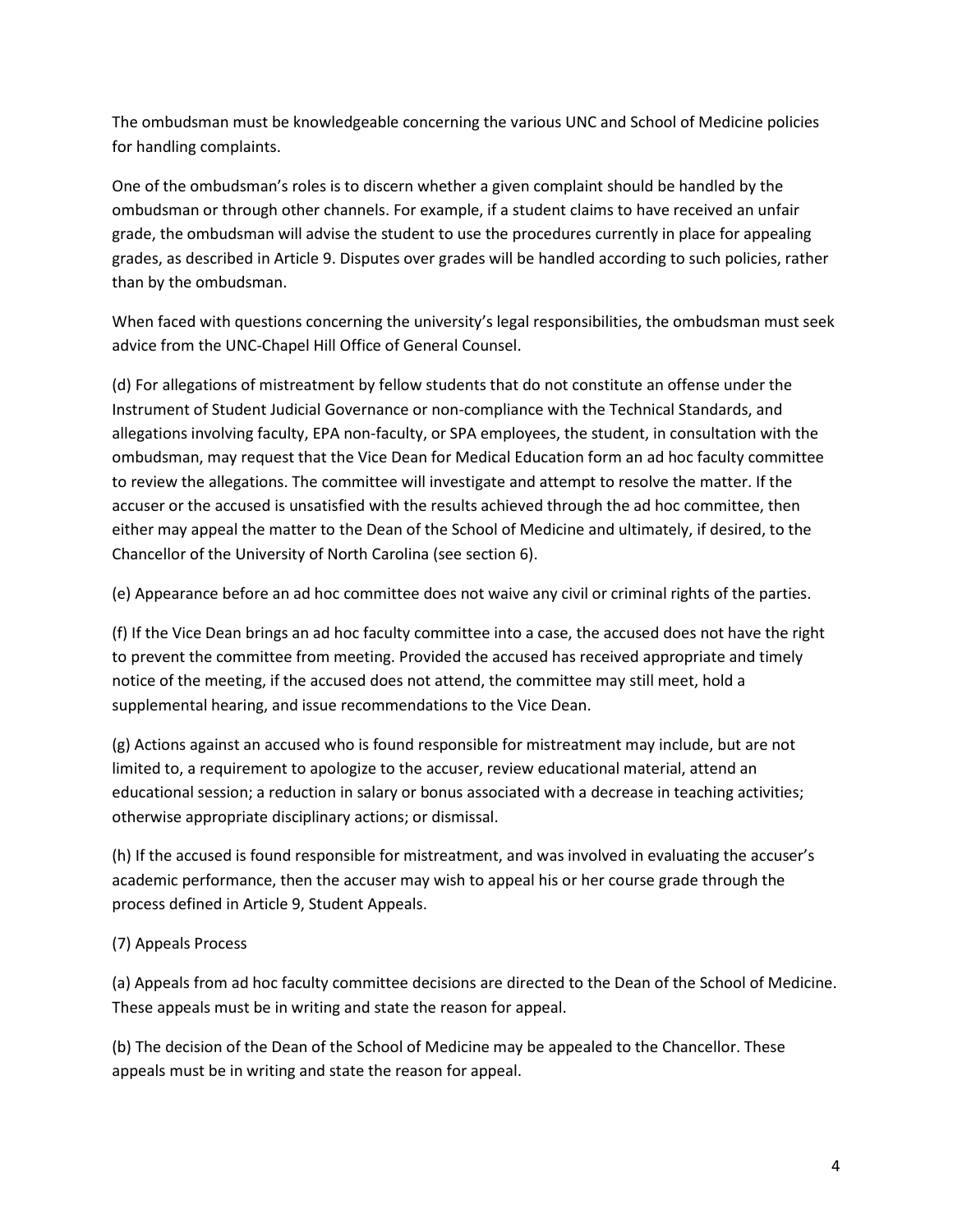(8) Protection from retaliation and malicious accusations

(a) Protection from retaliation. Any act by a University employee or agent of reprisal, interference, restraint, penalty, discrimination, coercion or harassment—overtly or covertly—against a student for responsibly using the policy and its procedures violates this policy and is a ground for prompt and appropriate disciplinary action.

(b) Abuse of this policy. Charges found to have been intentionally dishonest or made in willful disregard of the truth will subject the complainant to disciplinary action.

(c) Restoration of accused's reputation. In the event the allegations are found not to be substantiated, all reasonable steps will be taken to restore the reputation of the accused as deemed appropriate by the Dean of the School of Medicine.

Notes and Procedures:

## 1.02(1)

The University of North Carolina School of Medicine has a responsibility to foster in medical students, postgraduate trainees, faculty, and other staff the development of professional and collegial attitudes needed to provide caring and compassionate health care. To nurture these attitudes and promote an effective learning environment, an atmosphere of mutual respect and collegiality among teachers and students is essential. While such an environment is extremely important to the academic mission of the School of Medicine, the diversity of members of the academic community combined with the intensity of interactions that occur in the health care setting may lead to incidents of inappropriate behavior or mistreatment. The victims and perpetrators of such behavior might include students, pre-clinical and clinical faculty, administrators, fellows, residents, nurses, and other staff.

## 1.02(2)

The following are examples of types of mistreatment and are not inclusive

- to speak insultingly or unjustifiably harshly to or about a person
- to ask for sexual favors
- to belittle or humiliate
- to threaten with physical harm
- to physically attack (e.g., hit, slap, kick)
- to require to perform personal services (e.g., shopping, babysitting)
- to deliberately and repeatedly exclude from reasonable learning experiences (faculty, residents or staff)
- retaliation for making an allegation of mistreatment
- to make a person uncomfortable with respect to gender, race, religion, ethnicity, sexual orientation, appearance, or any other personal attribute